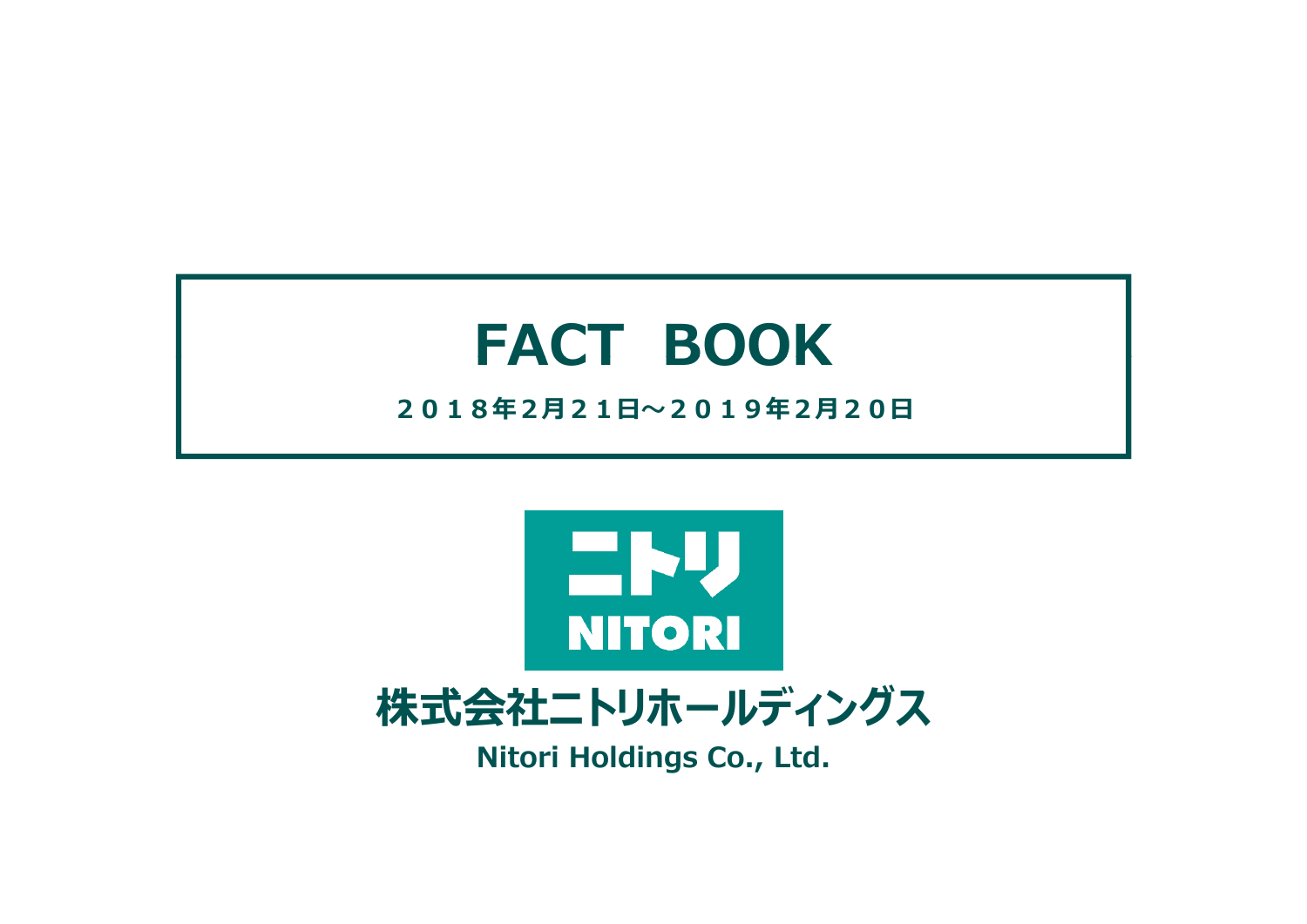### **⽬次**

| 01. 連結累計損益実績 Consolidated Statements of Income                                    | $\overline{2}$ |
|-----------------------------------------------------------------------------------|----------------|
| 02. 連結四半期損益実績 Consolidated Statement of Quarterly Income                          | $\overline{2}$ |
| 03. 連結貸借対照表 Consolidated Balance Sheets                                           | 3              |
| 04. 販売費及び一般管理費の主な明細 Selling, General and Administrative Expenses                  | 4              |
| 05. 営業外収益・営業外費用の主な明細 Non-Operating Income and Non-Operating Expenses              | 4              |
| 06. 特別利益・特別損失の主な明細 Special Income and Special Losses                              | 5              |
| 07. 設備投資 (連結) Consolidated Capital Expenditure                                    | 5              |
| 08. 平均決済レート Average Exchange Rate                                                 | 5              |
| 09. 連結キャッシュ・フロー計算書 Consolidated Statements of Cash Flows                          | 6              |
| 10. 店舗数・売場面積 Number of Stores & Sales Floor Space                                 | 7              |
| 11. 月次国内売上高前年比推移(ニトリ) Monthly YOY Change in Store Sales Trends (Non-consolidated) | 8              |
| 12. 主要経営効率の推移 Major Indexes of Management Efficiency                              | 9              |
| 13. 連結主要財務指標 Consolidated Financial Highlights                                    | 10             |
| 14. 株式指標 Stock Information                                                        | 11             |

#### 【注意事項 DISCLAIMER】

・ 本資料には、監査を受けていない参考数値が含まれます This material contains both audited and non-audited information.

・本資料の金額は、百万円未満切捨て、その他単位未満四捨五入で表示しております Amounts less than one million yen are rounded down and other figures are rounded off less than a unit.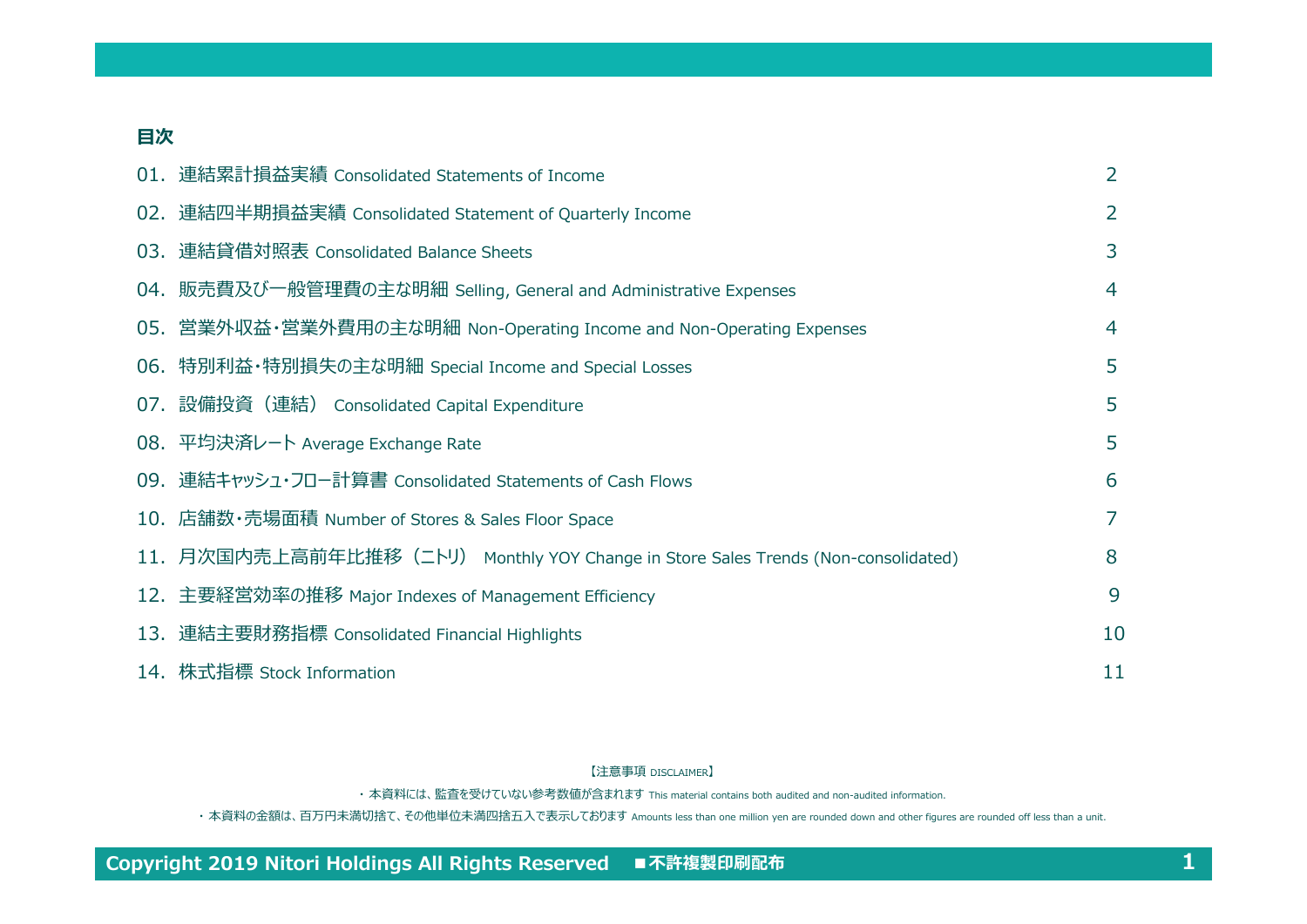| 01.             | 連結累計損益実績<br><b>Consolidated Statements of Income</b> |                 |              | 2016年度<br>2016.2.21-2017.2.20 |          |       | 2017年度<br>2017.2.21-2018.2.20<br>構成比<br>前期比<br>百万円 |                 |              | 2018.2.21-2019.2.20 | 前期増減<br>Change    | 2018年度 業績予想<br><b>FY2018 Plan</b> |                   |
|-----------------|------------------------------------------------------|-----------------|--------------|-------------------------------|----------|-------|----------------------------------------------------|-----------------|--------------|---------------------|-------------------|-----------------------------------|-------------------|
|                 |                                                      | 百万円<br>M of Yen | 構成比<br>Share | 前期比<br>YOY                    | M of Yen | Share | YOY                                                | 百万円<br>M of Yen | 構成比<br>Share | 前期比<br>YOY          | 百万円<br>M of Yen   | 百万円<br>M of Yen                   | 前期比<br><b>YOY</b> |
| 売上高             | Net sales                                            | 512,958         |              | 112.0%                        | 572,060  |       | 111.5%                                             | 608,131         |              | 106.3%              | 36,070            | 614,000                           | 107.3%            |
| 売上原価            | Cost of sales                                        | 234,684         | 45.8%        | 109.4%                        | 257,281  | 45.0% | 109.6%                                             | 276,709         | 45.5%        | 107.6%              | 19,427            | 284,000                           | 110.4%            |
| 売上総利益           | Gross profit                                         | 278,274         | 54.2%        | 114.3%                        | 314,778  | 55.0% | 113.1%                                             | 331,421         | 54.5%        | 105.3%              | 16,642            | 330,000                           | 104.8%            |
| 販売費及び一般管理費      | Selling, general and administrative expenses         | 192,497         | 37.5%        | 112.9%                        | 221,400  | 38.7% | 115.0%                                             | 230,642         | 37.9%        | 104.2%              | 9,242             | 231,000                           | 104.3%            |
| 営業利益            | Operating income                                     | 85,776          | 16.7%        | 117.4%                        | 93,378   | 16.3% | 108.9%                                             | 100,779         | 16.6%        | 107.9%              | 7,400             | 99,000                            | 106.0%            |
| 営業外収益           | Non-operating income                                 | 1,865           | 0.4%         | 91.2%                         | 1,833    | 0.3%  | 98.3%                                              | 2,561           | 0.4%         | 139.7%              | 727               |                                   |                   |
| 営業外費用           | Non-operating expenses                               | 78              | 0.0%         | 99.8%                         | 351      | 0.1%  | 447.8%                                             | 286             | 0.0%         | 81.5%               | $\triangle$ 65    |                                   |                   |
| 経常利益            | Ordinary income                                      | 87,563          | 17.1%        | 116.7%                        | 94,860   | 16.6% | 108.3%                                             | 103,053         | 16.9%        | 108.6%              | 8,193             | 100,000                           | 105.4%            |
| 特別利益            | Special Income                                       | 801             | 0.2%         | 119.1%                        | 4,129    | 0.7%  | 514.9%                                             | 102             | 0.0%         | 2.5%                | $\triangle$ 4,027 |                                   |                   |
| 特別損失            | Special losses                                       | 543             | 0.1%         | 51.3%                         | 6,206    |       | 1.1% 1,141.6%                                      | 2,665           | 0.4%         | 43.0%               | $\triangle$ 3,540 |                                   |                   |
| 税金等調整前当期純利益     | Income before income taxes and minority interests    | 87,822          | 17.1%        | 117.7%                        | 92,783   | 16.2% | 105.6%                                             | 100,490         | 16.5%        | 108.3%              | 7,706             | 99,000                            | 106.7%            |
| 法人税等            | Income taxes                                         | 27,777          | 5.4%         | 100.6%                        | 28,564   | 5.0%  | 102.8%                                             | 32,309          | 5.3%         | 113.1%              | 3,745             |                                   |                   |
| 非支配株主に帰属する当期純利益 | Net income attributable to non-controlling interests | 45              | 0.0%         | 141.1%                        |          |       |                                                    |                 |              |                     |                   |                                   |                   |
| 親会社株主に帰属する当期純利益 | Net income attributable to owners of parent          | 59,999          | 11.7%        | 127.7%                        | 64,219   | 11.2% | 107.0%                                             | 68,180          | 11.2%        | 106.2%              | 3,961             | 68,000                            | 105.9%            |
| 包括利益            | Comprehensive income                                 | 66,694          |              | 272.7%                        | 54,037   |       | 81.0%                                              | 66,742          |              | 123.5%              | 12,705            |                                   |                   |

| 連結四半期損益実績<br>02. | 2018年度10                                           |          | 2018年度20<br>2018.5.21-2018.8.20 |            |          |                          | 2018年度30   |          | 2018年度40             |            |          |                          |        |
|------------------|----------------------------------------------------|----------|---------------------------------|------------|----------|--------------------------|------------|----------|----------------------|------------|----------|--------------------------|--------|
|                  |                                                    |          | 2018.2.21-2018.5.20             |            |          |                          |            |          | 2018.8.21-2018.11.20 |            |          | 2018.11.21-2019.2.20     |        |
|                  | <b>Consolidated Statements of Quarterly Income</b> | 百万円      | 構成比                             | 前期比        | 百万円      | 構成比                      | 前期比        | 百万円      | 構成比                  | 前期比        | 百万円      | 構成比                      | 前期比    |
|                  |                                                    | M of Yen | Share                           | <b>YOY</b> | M of Yen | Share                    | <b>YOY</b> | M of Yen | Share                | <b>YOY</b> | M of Yen | Share                    | YOY    |
| 売上高              | Net sales                                          | 157,648  | $\overline{\phantom{a}}$        | 106.9%     | 144,045  | $\overline{\phantom{a}}$ | 105.6%     | 146,842  |                      | 105.8%     | 159,594  | $\overline{\phantom{a}}$ | 106.9% |
| 売上原価             | Cost of sales                                      | 70,638   | 44.8%                           | 102.6%     | 65,379   | 45.4%                    | 105.1%     | 67,730   | 46.1%                | 110.4%     | 72,960   | 45.7%                    | 112.5% |
| 売上総利益            | Gross profit                                       | 87,010   | 55.2%                           | 110.6%     | 78,666   | 54.6%                    | 106.0%     | 79,111   | 53.9%                | 102.2%     | 86,633   | 54.3%                    | 102.5% |
| 販売費及び一般管理費       | Selling, general and administrative expenses       | 56,584   | 35.9%                           | 106.8%     | 53,201   | 36.9%                    | 102.7%     | 56,968   | 38.8%                | 103.4%     | 63,887   | 40.0%                    | 103.8% |
| 営業利益             | Operating income                                   | 30,426   | 19.3%                           | 118.3%     | 25,464   | 17.7%                    | 113.6%     | 22,142   | 15.1%                | 99.4%      | 22,746   | 14.3%                    | 99.1%  |
| 営業外収益            | Non-operating income                               | 452      | 0.3%                            | 126.9%     | 642      | 0.4%                     | 163.5%     | 779      | 0.5%                 | 133.3%     | 686      | 0.4%                     | 137.5% |
| 営業外費用            | Non-operating expenses                             | 200      | 0.1%                            | 308.9%     | 24       | 0.0%                     | 13.3%      | 26       | 0.0%                 | 297.9%     | 34       | 0.0%                     | 37.8%  |
| 経常利益             | Ordinary income                                    | 30,678   | 19.5%                           | 117.9%     | 26,081   | 18.1%                    | 115.3%     | 22,896   | 15.6%                | 100.2%     | 23,397   | 14.7%                    | 100.2% |
| 特別利益             | Special income                                     | 49       | 0.0%                            | 1.3%       | 4        | 0.0%                     | △42.2%     |          | 0.0%                 | 17.7%      | 44       | $0.0\%$                  | 20.8%  |
| 特別損失             | Special losses                                     | 196      | 0.1%                            | 23.5%      | 3        | 0.0%                     | 23.1%      | 2,024    | 1.4%                 | 1,074.0%   | 440      | 0.3%                     | 8.5%   |
| 税金等調整前当期純利益      | Income before income taxes and minority interests  | 30,530   | 19.4%                           | 105.0%     | 26,082   | 18.1%                    | 115.4%     | 20,874   | 14.2%                | 92.0%      | 23,002   | 14.4%                    | 124.9% |
| 法人税等             | Income taxes                                       | 10,810   | 6.9%                            | 108.1%     | 7,844    | 5.4%                     | 118.0%     | 6,809    | 4.6%                 | 105.1%     | 6,845    | 4.3%                     | 125.9% |
| 親会社株主に帰属する四半期純利益 | Net income attributable to owners of parent        | 19,720   | 12.5%                           | 103.4%     | 18,238   | 12.7%                    | 114.3%     | 14,064   | 9.6%                 | 86.8%      | 16,156   | 10.1%                    | 124.5% |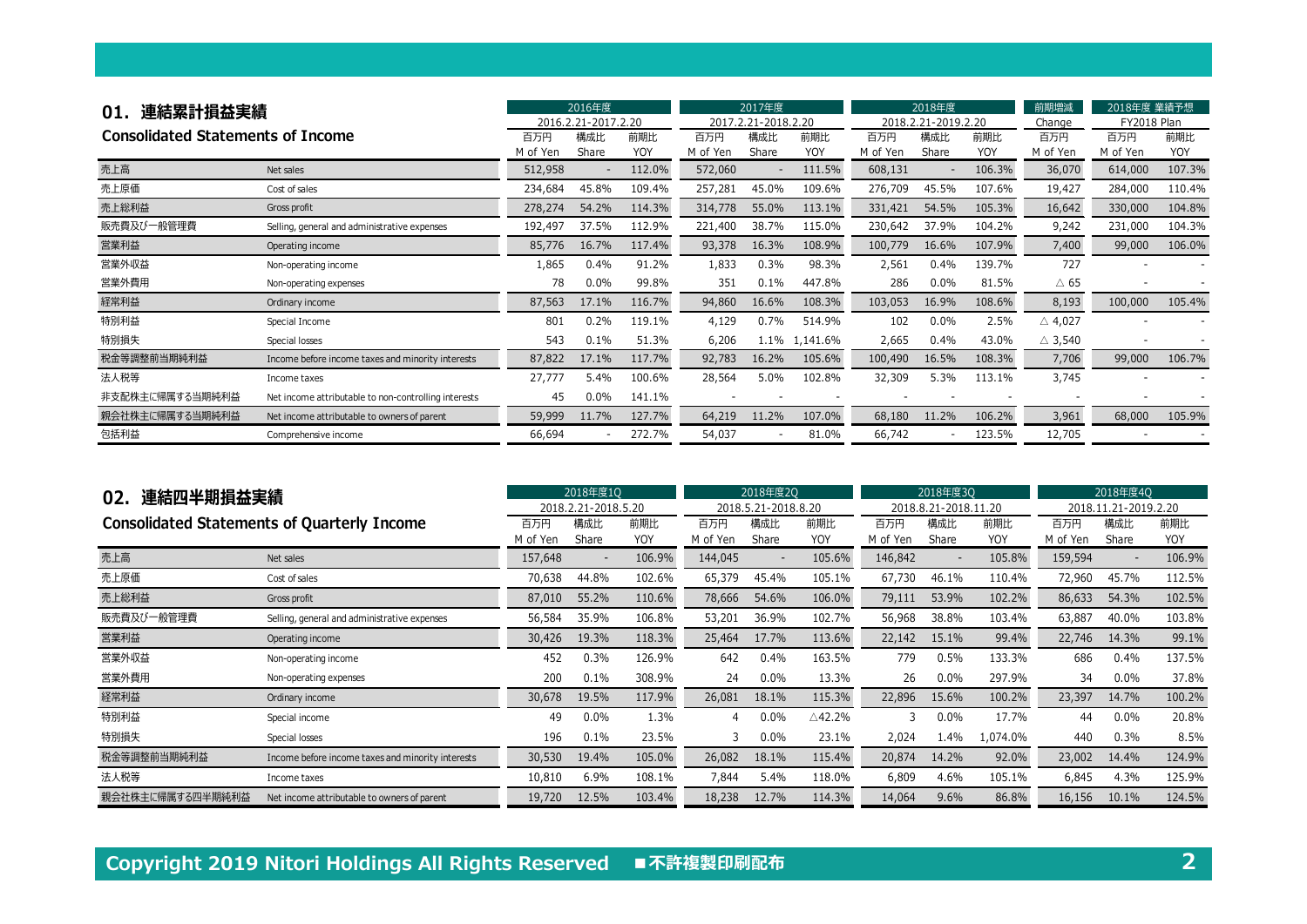| 03. 連結貸借対照表                        |                                                                 | 2016年度             |                   | 2017年度            |                    | 2018年度            |                   |  |
|------------------------------------|-----------------------------------------------------------------|--------------------|-------------------|-------------------|--------------------|-------------------|-------------------|--|
| <b>Consolidated Balance Sheets</b> |                                                                 | 2017.2.20          |                   | 2018.2.20         |                    | 2019.2.20         |                   |  |
|                                    |                                                                 | 百万円<br>M of Yen    | 前期増減<br>Change    | 百万円<br>M of Yen   | 前期増減<br>Change     | 百万円<br>M of Yen   | 前期増減<br>Change    |  |
| 現金及び預金                             | Cash and deposits                                               | 70,560             | 28,233            | 63,339            | $\triangle$ 7,221  | 102,345           | 39,006            |  |
| 受取手形及び売掛金                          | Notes and accounts receivable-trade                             | 18,486             | 3,228             | 22,458            | 3,972              | 24,818            | 2,360             |  |
| 商品及び製品                             | Merchandise and finished goods                                  | 46,520             | 3,441             | 49,690            | 3,170              | 59,184            | 9,493             |  |
| 繰延税金資産                             | Deferred tax assets                                             | 1,001              | $\triangle 1,601$ | 5,309             | 4,308              | 5,518             | 209               |  |
| その他                                | Other                                                           | 33,613             | 6,893             | 23,233            | $\triangle$ 10,380 | 24,694            | 1,460             |  |
| 流動資産合計                             | Total current assets                                            | 170,182            | 40,193            | 164,031           | $\triangle$ 6,151  | 216,561           | 52,530            |  |
| 建物及び構築物                            | Buildings and structures, net                                   | 103,763            | 15,538            | 107,258           | 3,495              | 115,868           | 8,609             |  |
| 土地                                 | Land                                                            | 126,923            | 11,419            | 167,153           | 40,230             | 171,342           | 4,189             |  |
| その他                                | Other                                                           | 17,408             | $\triangle$ 3,726 | 16,903            | $\triangle$ 505    | 14,830            | $\triangle$ 2,072 |  |
| 有形固定資産合計                           | Total property, plant and equipment                             | 248,094            | 23,231            | 291,315           | 43,221             | 302,041           | 10,726            |  |
| 無形固定資産合計                           | Intangible assets                                               | 13,732             | 2,523             | 13,887            | 155                | 18,857            | 4,969             |  |
| 差入保証金                              | Guarantee deposits                                              | 15,720             | 358               | 14,813            | $\triangle$ 907    | 14,268            | $\triangle$ 544   |  |
| 敷金                                 | Lease deposits                                                  | 20,515             | 2,436             | 21,880            | 1,365              | 22,908            | 1,028             |  |
| 繰延税金資産                             | Deferred tax assets                                             | 2,952              | 131               | 5,447             | 2,495              | 6,386             | 939               |  |
| その他                                | Other                                                           | 16,617             | 4,402             | 39,131            | 22,514             | 38,261            | $\triangle$ 869   |  |
| 投資その他の資産合計                         | Total investments and other assets                              | 55,804             | 7,326             | 81,273            | 25,469             | 81,826            | 553               |  |
| 固定資産合計                             | Total non-current assets                                        | 317,631            | 33,080            | 386,476           | 68,845             | 402,725           | 16,249            |  |
| 資産合計                               | Total assets                                                    | 487,814            | 73,273            | 550,507           | 62,693             | 619,286           | 68,779            |  |
| 支払手形及び買掛金                          | Notes and accounts payable-trade                                | 16,001             | 645               | 19,607            | 3,606              | 20,956            | 1,348             |  |
| 短期借入金                              | Short-term loans payable                                        | 625                | $\triangle$ 879   | 2,000             | 1,375              | 2,639             | 639               |  |
| 未払法人税等                             | Income taxes payable                                            | 15,630             | 701               | 17,399            | 1,769              | 19,472            | 2,072             |  |
| 未払金                                | Accounts payable-other                                          | 19,291             | 3,096             | 18,323            | $\triangle$ 968    | 23,752            | 5,429             |  |
| 賞与引当金                              | Provision for bonuses                                           | 3,751              | 727               | 3,395             | $\triangle$ 356    | 4,206             | 811               |  |
| ポイント引当金                            | Provision for point card certificates                           | 1,301              | 270               | 1,625             | 324                | 2,014             | 388               |  |
| その他                                | Other                                                           | 19,122             | 3,567             | 21,073            | 1,951              | 21,974            | 900               |  |
| 流動負債合計                             | Total current liabilities                                       | 75,724             | 8,127             | 83,425            | 7,701              | 95,016            | 11,591            |  |
| 長期借入金                              | Long-term loans payable                                         | $\overline{a}$     | $\triangle$ 625   | 8,000             | 8,000              | 6,028             | $\triangle$ 1,971 |  |
| 長期リース債務                            | Lease obligations                                               | 2,330              | $\triangle$ 188   | 2,143             | $\triangle$ 187    | 1,956             | $\triangle$ 187   |  |
| 退職給付引当金/退職給付に係る負債                  | Provision for retirement benefits/Net defined benefit liability | 2,634              | 355               | 2,713             | 79                 | 3,202             | 488               |  |
| 資産除去債務                             | Asset retirement obligations                                    | 4,565              | 663               | 4,950             | 385                | 5,365             | 414               |  |
| その他                                | Other                                                           | 7,780              | 1,132             | 7,606             | $\triangle$ 174    | 7,525             | $\triangle$ 80    |  |
| 固定負債合計                             | Total non-current liabilities                                   | 17,310             | 1,336             | 25,413            | 8,103              | 24,078            | $\triangle$ 1,335 |  |
| 負債合計                               | <b>Total liabilities</b>                                        | 93,035             | 9,463             | 108,839           | 15,804             | 119,094           | 10,255            |  |
| 資本金                                | Common stock                                                    | 13,370             |                   | 13,370            |                    | 13,370            |                   |  |
| 資本剰余金                              | Capital surplus                                                 | 16,306             | 1,895             | 18,232            | 1,926              | 19,841            | 1,608             |  |
| 利益剰余金                              | Retained earnings                                               | 361,103            | 52,249            | 415,108           | 54,005             | 472,755           | 57,646            |  |
| 自己株式                               | Treasury stock                                                  | $\triangle$ 10,188 | 3,204             | $\triangle$ 8,640 | 1,548              | $\triangle$ 7,727 | 912               |  |
| その他の包括利益累計額                        | Accumulated other comprehensive income                          | 13,100             | 6,650             | 2,918             | $\triangle$ 10,182 | 1,481             | $\triangle$ 1,437 |  |
| 新株予約権                              | Subscription rights to shares                                   | 940                | $\triangle$ 234   | 677               | $\triangle$ 263    | 470               | $\triangle$ 206   |  |
| 少数株主持分                             | Minority interests                                              | 144                | 46                | $\overline{a}$    | $\triangle$ 144    |                   |                   |  |
| 純資産合計                              | Total net assets                                                | 394,778            | 63,810            | 441,668           | 46,890             | 500,192           | 58,524            |  |
| 負債純資産合計                            | Total liabilities and net assets                                | 487,814            | 73,273            | 550,507           | 62,693             | 619,286           | 68,779            |  |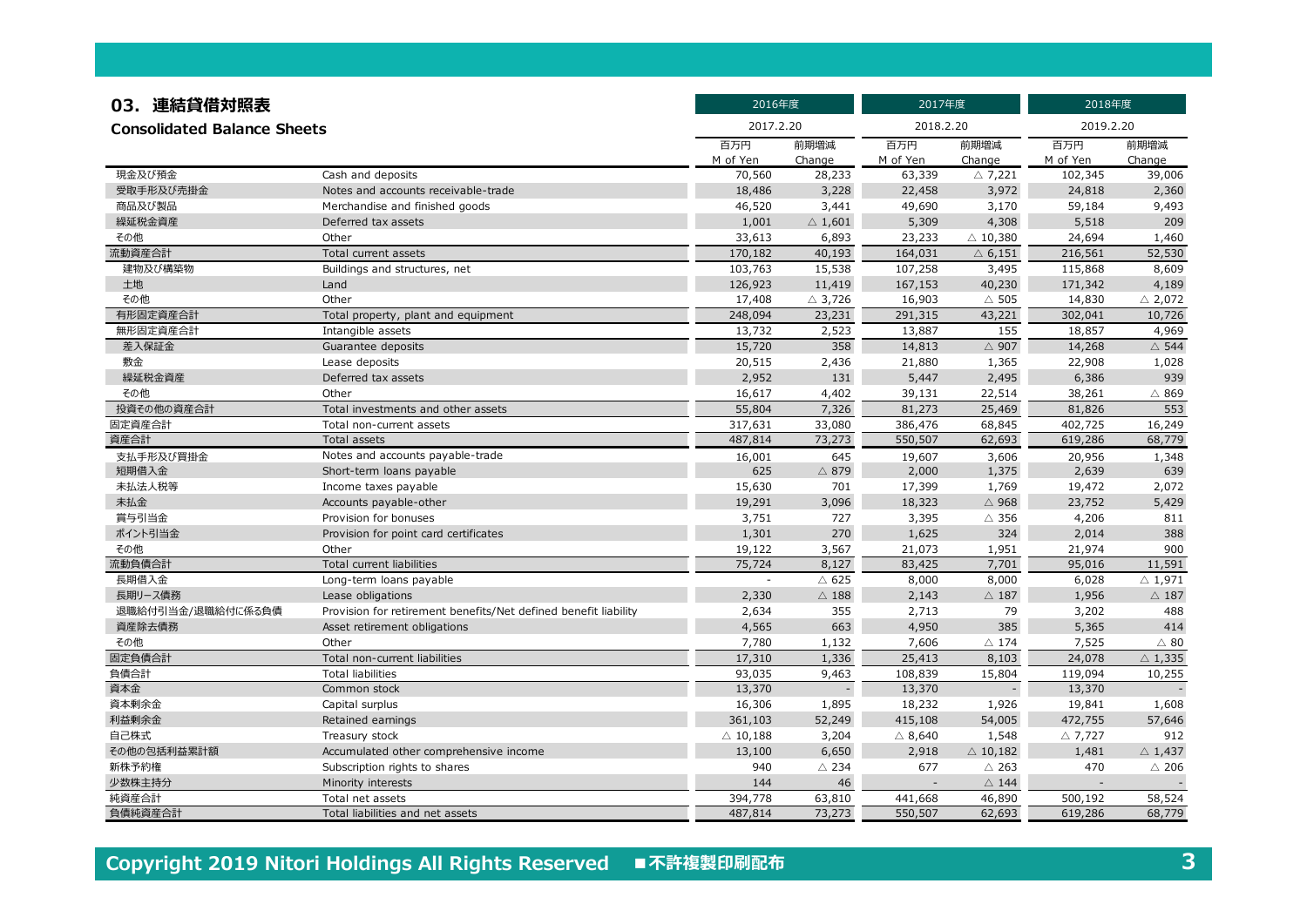| 04.   | 販売費及び一般管理費の主な明細<br>Selling, General and Administrative Expenses |                 | 2016年度<br>2016.2.21-2017.2.20 |            | 2017年度<br>2017.2.21-2018.2.20 |              |            | 2018年度<br>2018.2.21-2019.2.20 |              | 前期増減<br>Change |                   |                   |
|-------|-----------------------------------------------------------------|-----------------|-------------------------------|------------|-------------------------------|--------------|------------|-------------------------------|--------------|----------------|-------------------|-------------------|
|       |                                                                 | 百万円<br>M of Yen | 構成比<br>Share                  | 前期比<br>YOY | 百万円<br>M of Yen               | 構成比<br>Share | 前期比<br>YOY | 百万円<br>M of Yen               | 構成比<br>Share | 前期比<br>YOY     | 百万円<br>M of Yen   | 構成比<br>Share      |
| 発送配達費 | Customer delivery expenses                                      | 23,685          | 4.6%                          | 108.2%     | 26,448                        | 4.6%         | 111.7%     | 26,257                        | 4.3%         | 99.3%          | $\triangle$ 191   | $\triangle$ 0.3pt |
| 広告宣伝費 | Advertising                                                     | 14,804          | 2.9%                          | 111.1%     | 16,726                        | 2.9%         | 113.0%     | 16,658                        | 2.7%         | 99.6%          | $\triangle$ 67    | $\triangle$ 0.2pt |
| 人件費   | Personnel expenses                                              | 58,875          | 11.5%                         | 112.7%     | 64,337                        | 11.2%        | 109.3%     | 68,961                        | 11.3%        | 107.2%         | 4,624             | 0.1pt             |
| 賃借料   | Rents                                                           | 28,027          | 5.5%                          | 109.9%     | 33,561                        | 5.9%         | 119.7%     | 36,563                        | 6.0%         | 108.9%         | 3,001             | 0.1pt             |
| 減価償却費 | Depreciation and amortization                                   | 10,406          | 2.0%                          | 110.7%     | 11,357                        | 2.0%         | 108.9%     | 12,311                        | 2.0%         | 108.4%         | 954               | 0.0pt             |
| 業務委託費 | Outsourcing                                                     | 10,925          | 2.1%                          | 130.5%     | 14,021                        | 2.5%         | 128.3%     | 16,532                        | 2.7%         | 117.9%         | 2,510             | 0.3pt             |
| その他   | Other                                                           | 45,772          | 8.9%                          | 115.1%     | 54,947                        | 9.6%         | 120.1%     | 53,357                        | 8.8%         | 97.1%          | $\triangle 1,590$ | $\triangle$ 0.8pt |
| 合計    | Total                                                           | 192,497         | 37.5%                         | 112.9%     | 221,400                       | 38.7%        | 115.0%     | 230,642                       | 37.9%        | 104.2%         | 9,242             | $\triangle$ 0.8pt |

| 05.             | 営業外収益・営業外費用の主な明細<br>Non-Operating Income and Non-Operating |                 |                                     |            |                 | 2017年度                              |            |                 | 2018年度                              |            | 前期増減<br>Change  |                   |  |
|-----------------|------------------------------------------------------------|-----------------|-------------------------------------|------------|-----------------|-------------------------------------|------------|-----------------|-------------------------------------|------------|-----------------|-------------------|--|
| <b>Expenses</b> |                                                            | 百万円<br>M of Yen | 2016.2.21-2017.2.20<br>構成比<br>Share | 前期比<br>YOY | 百万円<br>M of Yen | 2017.2.21-2018.2.20<br>構成比<br>Share | 前期比<br>YOY | 百万円<br>M of Yen | 2018.2.21-2019.2.20<br>構成比<br>Share | 前期比<br>YOY | 百万円<br>M of Yen | 構成比<br>Share      |  |
| 受取利息及び受取配当金     | Interest income and dividends income                       | 468             | 0.1%                                | 97.1%      | 487             | 0.1%                                | 104.2%     | 519             | 0.1%                                | 106.4%     | 31              | 0.0pt             |  |
| 為替差益            | Foreign exchange gains                                     | 102             | 0.0%                                | 15.1%      |                 |                                     |            | 95              | 0.0%                                |            | 95              | 0.0pt             |  |
| 自動販売機収入         | Vending machine income                                     | 246             | 0.0%                                | 108.4%     | 249             | 0.0%                                | 101.3%     | 246             | 0.0%                                | 98.8%      | $\triangle$ 3   | $\triangle$ 0.0pt |  |
| 有価物売却益          | Gain on sales of goods                                     | 300             | 0.1%                                | 106.3%     | 356             | 0.1%                                | 118.6%     | 390             | 0.1%                                | 109.7%     | 34              | 0.0pt             |  |
| その他             | Other                                                      | 747             | 0.1%                                | 200.7%     | 739             | 0.1%                                | 99.0%      | 1,309           | 0.2%                                | 177.0%     | 569             | $0.1$ pt          |  |
| 営業外収益計          | Non-operating income                                       | 1,865           | 0.4%                                | 91.2%      | 1,833           | 0.3%                                | 98.3%      | 2,561           | 0.4%                                | 139.7%     | 727             | 0.1pt             |  |
| 支払利息            | Interest expenses                                          | 59              | 0.0%                                | 77.8%      | 69              | 0.0%                                | 117.5%     | 101             | 0.0%                                | 145.9%     | 31              | 0.0pt             |  |
| 為替差損            | Foreign exchange losses                                    |                 |                                     |            | 235             | 0.0%                                |            |                 |                                     |            | $\triangle$ 235 | $\triangle$ 0.0pt |  |
| その他             | Other                                                      | 19              | 0.0%                                | 707.0%     | 47              | 0.0%                                | 243.6%     | 185             | $0.0\%$                             | 391.3%     | 137             | 0.0pt             |  |
| 営業外費用計          | Non-operating expenses                                     | 78              | 0.0%                                | 99.8%      | 351             | 0.1%                                | 447.8%     | 286             | 0.0%                                | 81.5%      | $\triangle$ 65  | $\triangle$ 0.0pt |  |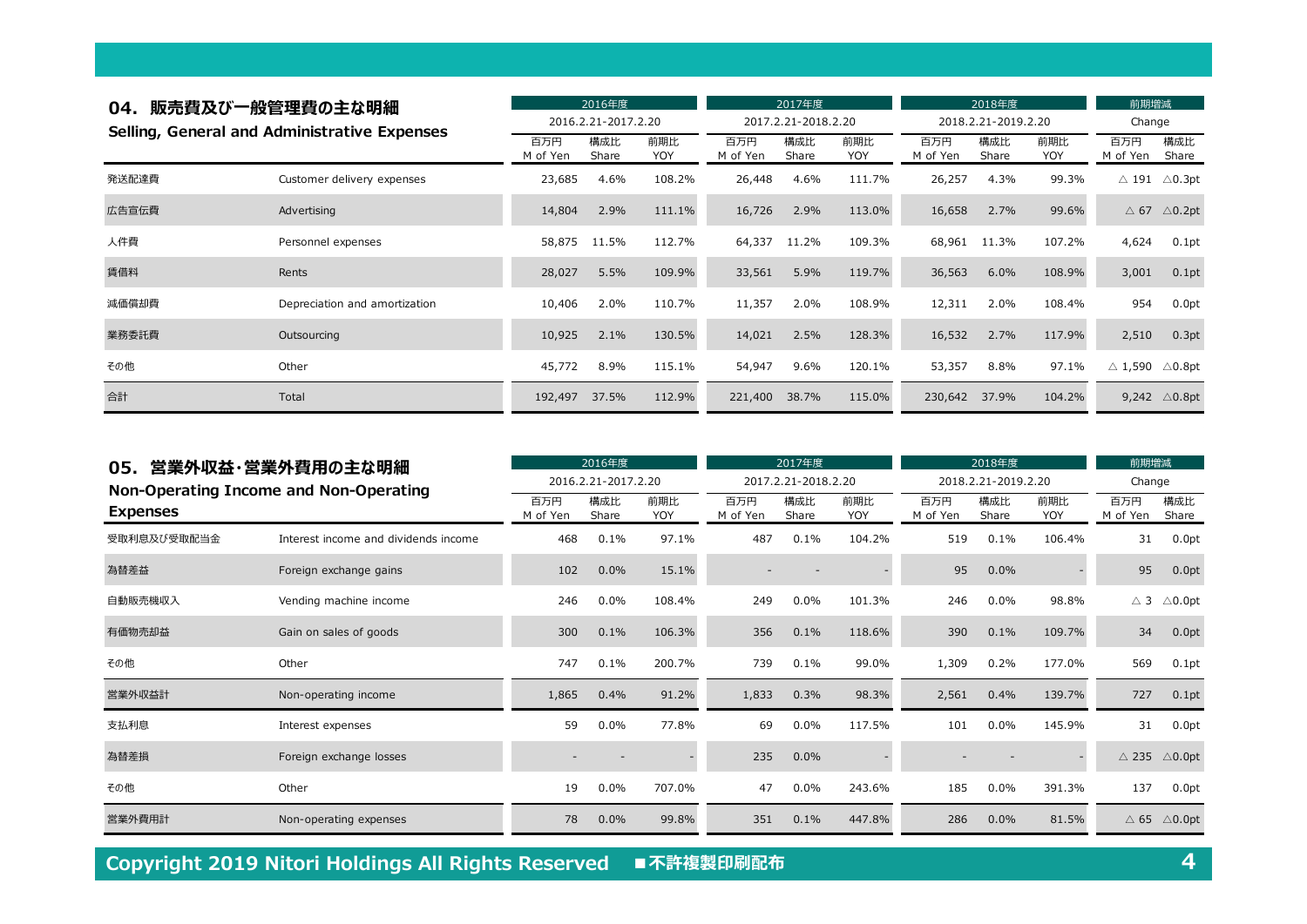| 06.             | 特別利益・特別損失の主な明細                                         |                 | 2016年度<br>2016.2.21-2017.2.20                              |                |                        | 2017年度<br>2017.2.21-2018.2.20 |                   |                        | 2018年度<br>2018.2.21-2019.2.20 |                    | 前期増減<br>Change                      |                                   |  |
|-----------------|--------------------------------------------------------|-----------------|------------------------------------------------------------|----------------|------------------------|-------------------------------|-------------------|------------------------|-------------------------------|--------------------|-------------------------------------|-----------------------------------|--|
|                 | <b>Special Income and Special Losses</b>               | 百万円<br>M of Yen | 構成比<br>Share                                               | 前期比<br>YOY     | 百万円<br>M of Yen        | 構成比<br>Share                  | 前期比<br><b>YOY</b> | 百万円<br>M of Yen        | 構成比<br>Share                  | 前期比<br>YOY         | 百万円<br>M of Yen                     | 構成比<br>Share                      |  |
| 固定資産売却益         | Gain on sales of non-current assets                    | 645             | 0.1%                                                       | 6,854%         | 201                    | 0.0%                          | 31.1%             | 10                     | 0.0%                          | 5.1%               | $\triangle$ 190                     | $\triangle$ 0.0pt                 |  |
| 補助金収入           | Subsidy income                                         | 80              | 0.0%                                                       | 12.4%          |                        |                               |                   |                        |                               |                    |                                     |                                   |  |
| 新株予約権戻入益        | Gain on reversal of subscription rights to shares      | $\overline{7}$  | 0.0%                                                       | 74.0%          | 49                     | 0.0%                          | 632.6%            | 11                     | 0.0%                          | 22.6%              | $\triangle$ 38                      | $\triangle$ 0.0pt                 |  |
| 関係会社株式売却益       | Gain on sales of shares of subsidiaries and associates |                 |                                                            |                | 3,842                  | 0.7%                          |                   |                        |                               |                    | $\triangle$ 3,842 $\triangle$ 0.7pt |                                   |  |
| その他             | Other                                                  | 68              | 0.0%                                                       | 674.7%         | 36                     | 0.0%                          | 52.8%             | 80                     | 0.0%                          | 223.0%             | 44                                  | 0.0pt                             |  |
| 特別利益計           | Special income                                         | 801             | 0.2%                                                       | 119.1%         | 4,129                  | 0.7%                          | 514.9%            | 102                    | 0.0%                          | 2.5%               | $\triangle$ 4,027 $\triangle$ 0.7pt |                                   |  |
| 災害による損失         | Loss on disaster                                       |                 |                                                            |                |                        |                               |                   | 1,268                  | 0.2%                          |                    | 1,268                               | 0.2pt                             |  |
| 固定資産除売却損        | Loss on sales and disposal of non-current assets       | 73              | 0.0%                                                       | 127.1%         | 130                    | 0.0%                          | 177.4%            | 94                     | 0.0%                          | 72.8%              |                                     | $\triangle$ 35 $\triangle$ 0.0pt  |  |
| 退店違約金等          | Penalty for the scrap and build of outlets             | 148             | 0.0%                                                       | 412.1%         | 46                     | 0.0%                          | 31.6%             | 255                    | 0.0%                          | 545.8%             | 208                                 | 0.0pt                             |  |
| 減損損失            | Impairment loss                                        | 10              | 0.0%                                                       | 2.3%           | 5,417                  | 0.9%                          | 49,261%           | 653                    | 0.1%                          | 12.1%              | $\triangle$ 4,763 $\triangle$ 0.8pt |                                   |  |
| 解約違約金           | Cancellation penalty                                   | 190             | 0.0%                                                       | 1,728%         |                        |                               |                   |                        |                               |                    |                                     |                                   |  |
| 特別退職金           | Special retirement expenses                            | 54              | 0.0%                                                       |                | 354                    | 0.1%                          | 647.7%            |                        |                               |                    |                                     | $\triangle$ 354 $\triangle$ 0.1pt |  |
| その他             | Other                                                  | 66              | 0.0%                                                       | 14.2%          | 256                    | 0.0%                          | 387.6%            | 393                    | 0.1%                          | 153.2%             | 136                                 | 0.0pt                             |  |
| 特別損失計           | Special losses                                         | 543             | 0.1%                                                       | 51.3%          | 6,206                  | 1.1%                          | 1,142%            | 2,665                  | 0.4%                          | 43.0%              | $\triangle$ 3,540 $\triangle$ 0.6pt |                                   |  |
| 設備投資(連結)<br>07. | <b>Consolidated Capital Expenditure</b>                | 百万円<br>M of Yen | 2016年度<br>2016.2.21-2017.2.20                              | 前期増減<br>Change | 百万円<br>M of Yen        | 2017年度<br>2017.2.21-2018.2.20 | 前期増減<br>Change    | 百万円<br>M of Yen        | 2018年度<br>2018.2.21-2019.2.20 | 前期増減<br>Change     |                                     |                                   |  |
| 設備投資額           | Capital Expenditure                                    | 42,828          |                                                            | 16,223         | 64,172                 |                               | 21,344            | 32,237                 |                               | $\triangle$ 31,935 |                                     |                                   |  |
| 08.             | 平均決済レート<br><b>Average Exchange Rate</b>                |                 | 2016年度<br>2016.2.21-2017.2.20<br>$H/$ \$<br>Yen per dollar | 前期差<br>Change  | 円/\$<br>Yen per dollar | 2017年度<br>2017.2.21-2018.2.20 | 前期差<br>Change     | 円/\$<br>Yen per dollar | 2018年度<br>2018.2.21-2019.2.20 | 前期差<br>Change      |                                     |                                   |  |
| 平均決済レート         | Average Exchange Rate                                  | 108.12          |                                                            | 6.42           | 103.92                 |                               | $\triangle$ 4.20  | 110.20                 |                               | 6.28               |                                     |                                   |  |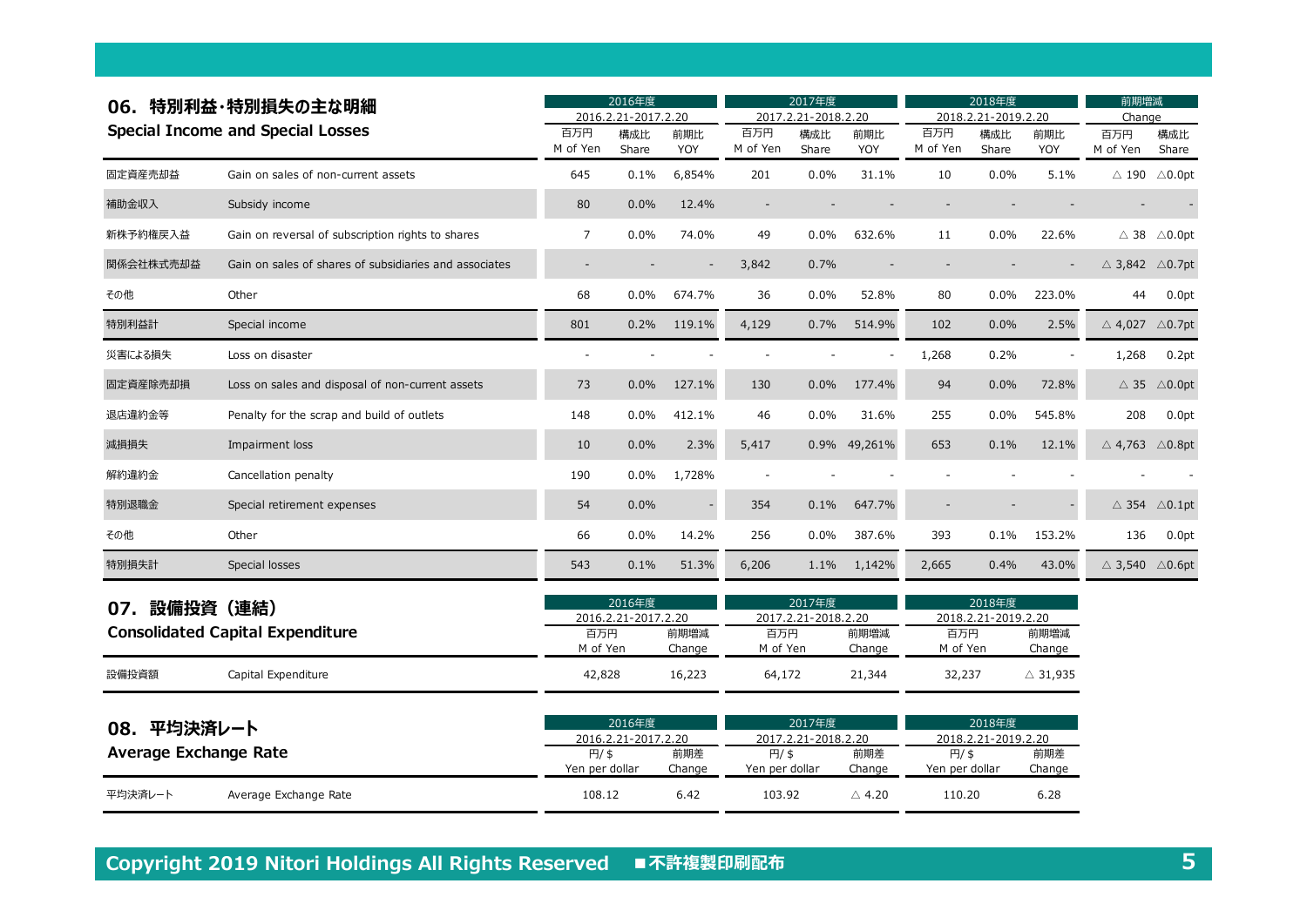| 09. 連結キャッシュ・フロー計算書                           |                                                              | 2016年度                     |                   | 2017年度                     |                    | 2018年度<br>2018.2.21-2019.2.20 |                    |
|----------------------------------------------|--------------------------------------------------------------|----------------------------|-------------------|----------------------------|--------------------|-------------------------------|--------------------|
| <b>Consolidated Statements of Cash Flows</b> |                                                              | 2016.2.21-2017.2.20<br>百万円 | 前期増減              | 2017.2.21-2018.2.20<br>百万円 | 前期増減               | 百万円                           | 前期増減               |
| 税金等調整前当期純利益                                  | Income before income taxes and minority interests            | M of Yen<br>87,822         | Change<br>13,203  | M of Yen<br>92,783         | Change<br>4,961    | M of Yen<br>100,490           | Change<br>7,706    |
| 減価償却費                                        | Depreciation and amortization                                | 12,312                     | 1,513             | 13,030                     | 718                | 14,218                        | 1,188              |
| 減損損失                                         | Impairment loss                                              | 10                         | $\triangle$ 478   | 5,417                      | 5,407              | 622                           | $\triangle$ 4,795  |
| 売上債権の増減額(△は増加)                               | Decrease (increase) in notes and accounts receivable-trade   | $\triangle$ 1,816          | 322               | $\triangle$ 866            | 950                | $\triangle$ 2,365             | $\triangle$ 1,498  |
| たな卸資産の増減額 (△は増加)                             | Decrease (increase) in inventories                           | $\triangle$ 3,742          | $\triangle$ 2,585 | $\triangle$ 3,743          | $\triangle$ 1      | $\triangle$ 10,014            | $\triangle$ 6,271  |
| 仕入債務の増減額(△は減少)                               | Increase (decrease) in notes and accounts payable-trade      | 1,409                      | 2,429             | 2,544                      | 1,135              | 1,061                         | $\triangle$ 1,482  |
| 法人税等の支払額                                     | Income taxes paid                                            | $\triangle$ 29,311         | $\triangle$ 2,619 | $\triangle$ 30,085         | $\triangle$ 774    | $\triangle$ 31,352            | $\triangle$ 1,266  |
| その他の受取額・支払額                                  | Other, net                                                   | 11,244                     | 8,801             | $\triangle$ 2,239          | $\triangle$ 13,483 | 9,004                         | 11,244             |
| 営業活動によるキャッシュ・フロー                             | Net cash provided by operating activities                    | 77,930                     | 20,587            | 76,840                     | $\triangle$ 1,090  | 81,664                        | 4,823              |
| 定期預金の預入による支出                                 | Payments into time deposits                                  | $\triangle$ 6,581          | 4,267             | $\triangle$ 6,320          | 261                | $\triangle$ 1,694             | 4,626              |
| 定期預金の払戻による収入                                 | Proceeds from withdrawal of time deposits                    | 7,361                      | 1,491             | 8,372                      | 1,011              | 1,679                         | $\triangle$ 6,692  |
| 有形固定資産の取得による支出                               | Purchase of property, plant and equipment                    | $\triangle$ 34,966         | $\triangle$ 6,945 | $\triangle$ 60,888         | $\triangle$ 25,922 | $\triangle$ 22,363            | 38,525             |
| 無形固定資産の取得による支出                               | Purchase of intangible assets                                | $\triangle$ 4,155          | $\triangle$ 2,499 | $\triangle$ 3,084          | 1,071              | $\triangle$ 5,788             | $\triangle$ 2,704  |
| 敷金・差入保証金の差入による支出                             | Payments for guarantee and lease deposits                    | $\triangle$ 4,534          | $\triangle$ 3,403 | $\triangle$ 2,351          | 2,183              | $\triangle$ 2,724             | $\triangle$ 372    |
| 敷金・差入保証金の回収による収入                             | Proceeds from collection of guarantee and lease deposits     | 185                        | $\triangle$ 280   | 482                        | 297                | 300                           | $\triangle$ 182    |
| その他                                          | Other, net                                                   | 643                        | 1,220             | $\triangle$ 18,962         | $\triangle$ 19,605 | 165                           | 19,127             |
| 投資活動によるキャッシュ・フロー                             | Net cash used in investing activities                        | $\triangle$ 42,047         | $\triangle$ 6,148 | $\triangle$ 82,751         | $\triangle$ 40,704 | $\triangle$ 30,424            | 52,327             |
| 短期借入金の純増減額(△は減少)                             | Net increase (decrease) in short-term loans payable          |                            |                   |                            |                    | 287                           | 287                |
| 長期借入れによる収入                                   | Proceeds from long-term loans payable                        |                            |                   | 10,000                     | 10,000             |                               | $\triangle$ 10,000 |
| 長期借入金の返済による支出                                | Repayment of long-term loans payable                         | $\triangle$ 1,504          | 2,888             | $\triangle$ 625            | 879                | $\triangle$ 2,003             | $\triangle$ 1,378  |
| 自己株式の取得による支出                                 | Purchase of treasury stock                                   | $\triangle$ 4              | $\triangle$ 3     | $\triangle$ 3              | $\mathbf{1}$       | $\triangle$ 4                 | $\triangle$ 0      |
| 配当金の支払額                                      | Cash dividends paid                                          | $\triangle$ 7,753          | $\triangle$ 1,244 | $\triangle$ 10,272         | $\triangle$ 2,519  | $\triangle$ 10,527            | $\triangle$ 254    |
| その他                                          | Other, net                                                   | 2,848                      | 1,889             | 1,556                      | $\triangle$ 1,292  | 907                           | $\triangle$ 649    |
| 財務活動によるキャッシュ・フロー                             | Net cash used in financing activities                        | $\triangle$ 6,414          | 3,529             | 655                        | 7,069              | $\triangle$ 11,340            | $\triangle$ 11,995 |
| 現金及び現金同等物に係る換算差額                             | Effect of exchange rate changes on cash and cash equivalents | $\triangle$ 227            | 192               | 143                        | 370                | $\triangle$ 768               | $\triangle$ 912    |
| 現金及び現金同等物の増減額                                | Net increase in cash and cash equivalents                    | 29,240                     | 18,160            | $\triangle$ 5,111          | $\triangle$ 34,351 | 39,130                        | 44,242             |
| 現金及び現金同等物の期末残高                               | Cash and cash equivalents at end of the year                 | 66,035                     | 29,241            | 60,923                     | $\triangle$ 5,112  | 100,053                       | 39,130             |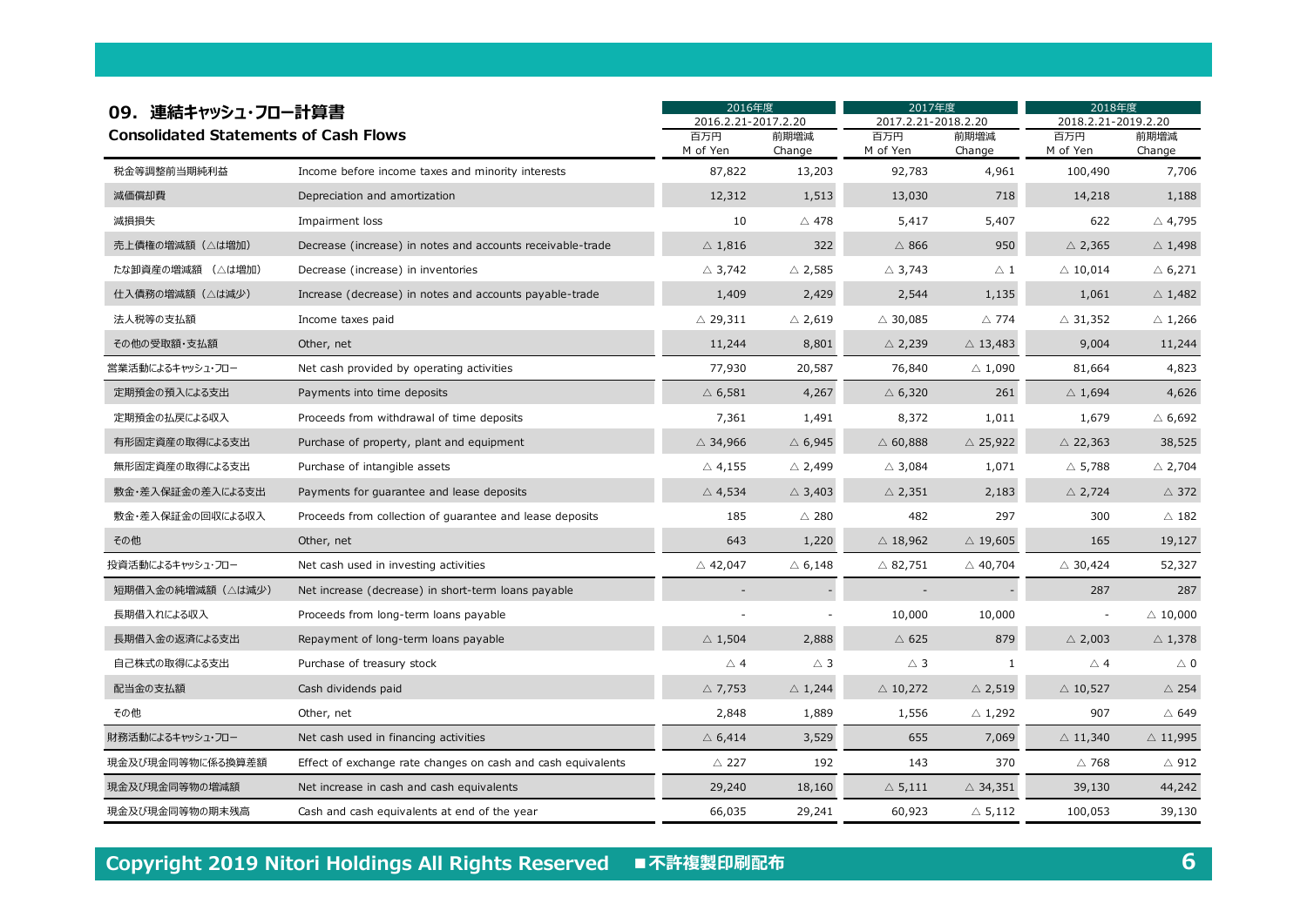| 10. 店舗数·売場面積                                      |                              | 2016年度         |                          |                    | 2017年度                   | 2018年度                   |                    |                |                          |                    |
|---------------------------------------------------|------------------------------|----------------|--------------------------|--------------------|--------------------------|--------------------------|--------------------|----------------|--------------------------|--------------------|
|                                                   |                              |                | 2016.2.21-2017.2.20      |                    |                          | 2017.2.21-2018.2.20      |                    |                | 2018.2.21-2019.2.20      |                    |
| Number of Stores & Sales Floor Space              |                              |                |                          | 期末                 |                          |                          | 期末                 |                |                          | 期末                 |
|                                                   |                              | 出店<br>Open     | 退店<br>Close              | End of year<br>店舗数 | 出店<br>Open               | 退店<br>Close              | End of year<br>店舗数 | 出店<br>Open     | 退店<br>Close              | End of year<br>店舗数 |
| 店舗数                                               | Number of stores             |                |                          | Number             |                          |                          | Number             |                |                          | Number             |
| - ニトリ<br>国内                                       | Japan - Nitori               | 33             | $\overline{\phantom{a}}$ | 377                | 34                       | 6                        | 405                | 25             | 3                        | 427                |
| 国内 - デコホーム                                        | Japan - Deco Home            | 15             | 3                        | 51                 | 14                       | $\overline{3}$           | 62                 | 17             | $1\,$                    | 78                 |
| 海外                                                | Overseas                     | 6              | $\sim$                   | 43                 | 15                       | $\overline{2}$           | 56                 | 18             | 3                        | 71                 |
| 合計                                                | Total                        | 54             | $\mathbf{3}$             | 471                | 63                       | 11                       | 523                | 60             | $\overline{7}$           | 576                |
| (地域·国別)                                           | Region / Country             |                |                          |                    |                          |                          |                    |                |                          |                    |
| 北海道                                               | Hokkaido Region              | $\mathbf{1}$   | $\overline{\phantom{a}}$ | 20                 | $\overline{2}$           | $\mathbf{1}$             | 21                 | $\mathbf{1}$   | $\overline{\phantom{a}}$ | 22                 |
| 東北                                                | Tohoku Region                | $\mathbf{1}$   | $\overline{\phantom{a}}$ | 29                 | $\overline{4}$           | $\overline{2}$           | 31                 | 2              | $\overline{\phantom{m}}$ | 33                 |
| 関東                                                | Kanto Region                 | 26             | $\overline{2}$           | 133                | 23                       | $\overline{4}$           | 152                | 9              | $\overline{\phantom{a}}$ | 161                |
| 北陸·甲信越                                            | Hokuriku-Koushin'etsu Region | $\mathbf{1}$   | $\overline{\phantom{a}}$ | 31                 | $\overline{\phantom{a}}$ | $\overline{\phantom{a}}$ | 31                 | 3              | $\overline{\phantom{a}}$ | 34                 |
| 中部·東海                                             | Chubu-Tokai Region           | $\overline{2}$ | $\overline{\phantom{a}}$ | 49                 | $\overline{7}$           | $\overline{a}$           | 56                 | $\overline{3}$ | $\overline{2}$           | 57                 |
| 近畿                                                | Kinki Region                 | 12             | $\overline{\phantom{a}}$ | 78                 | $\overline{7}$           | $\overline{2}$           | 83                 | 11             | $\overline{\phantom{a}}$ | 94                 |
| 中国・四国                                             | Chugoku-Shikoku Region       | 3              | $\mathbf{1}$             | 42                 | $\mathbf{1}$             | $\sim$                   | 43                 | 5              | $\mathbf{1}$             | 47                 |
| 九州・沖縄                                             | Kyushu-Okinawa Region        | $\overline{2}$ | $\overline{\phantom{a}}$ | 46                 | $\overline{4}$           |                          | 50                 | 8              | $\mathbf{1}$             | 57                 |
| 国内計                                               | Japan Total                  | 48             | 3                        | 428                | 48                       | 9                        | 467                | 42             | $\overline{4}$           | 505                |
| 台湾                                                | Taiwan                       | $\overline{3}$ | $\overline{\phantom{a}}$ | 27                 | $\overline{2}$           | $\overline{2}$           | 27                 | $\overline{4}$ | $\sim$                   | 31                 |
| 米国                                                | USA - Aki-Home               | $\overline{a}$ |                          | 5                  | $\overline{\phantom{a}}$ | $\sim$                   | 5                  | $\mathbf{1}$   | 3                        | $\overline{3}$     |
| 中国                                                | China                        | 3              |                          | 11                 | 13                       |                          | 24                 | 13             |                          | 37                 |
| 海外計                                               | Overseas Total               | 6              | $\overline{\phantom{a}}$ | 43                 | 15                       | $\overline{2}$           | 56                 | 18             | 3                        | 71                 |
| 合計                                                | Total                        | 54             | 3                        | 471                | 63                       | 11                       | 523                | 60             | $\overline{7}$           | 576                |
| (売場面積別)                                           | Sales floor space            |                |                          |                    |                          |                          |                    |                |                          |                    |
| 6,001 $m \sim$                                    |                              |                |                          | 86                 |                          |                          | 88                 |                |                          | 89                 |
| 4,501 $m$ <sup>~6,000<math>m</math></sup>         |                              |                |                          | 130                |                          |                          | 134                |                |                          | 137                |
| 3,001 $\vec{m}$ ~4,500 $\vec{m}$                  |                              |                |                          | 100                |                          |                          | 105                |                |                          | 112                |
| $1,501$ m <sup>2</sup> $\sim$ 3,000m <sup>2</sup> |                              |                |                          | 73                 |                          |                          | 99                 |                |                          | 120                |
| $\sim$ 1,500 $\mathrm{m}$                         |                              |                |                          | 82                 |                          |                          | 97                 |                |                          | 118                |
| 合計                                                | Total                        |                |                          | 471                |                          |                          | 523                |                |                          | 576                |
|                                                   |                              |                | 期末 End of year           |                    |                          | 期末 End of year           |                    |                | 期末 End of year           |                    |
| 売場面積                                              | Sales floor space            | 店舗数 Number     |                          | 面積 Space [mi]      | 店舗数 Number               |                          | 面積 Space [mi]      | 店舗数 Number     |                          | 面積 Space [mi]      |
| 国内 - ニトリ                                          | Japan - Nitori               | 377            |                          | 1,696,150          | 405                      |                          | 1,781,155          | 427            |                          | 1,850,945          |
| 国内 - デコホーム                                        | Japan - Deco Home            | 51             |                          | 36,614             | 62                       |                          | 43,568             | 78             |                          | 56,103             |
| 海外                                                | Overseas                     | 43             |                          | 73,902             | 56                       |                          | 103,738            | 71             |                          | 130,165            |
| 合計                                                | Total                        | 471            |                          | 1,806,666          | 523                      |                          | 1,928,461          | 576            |                          | 2,037,213          |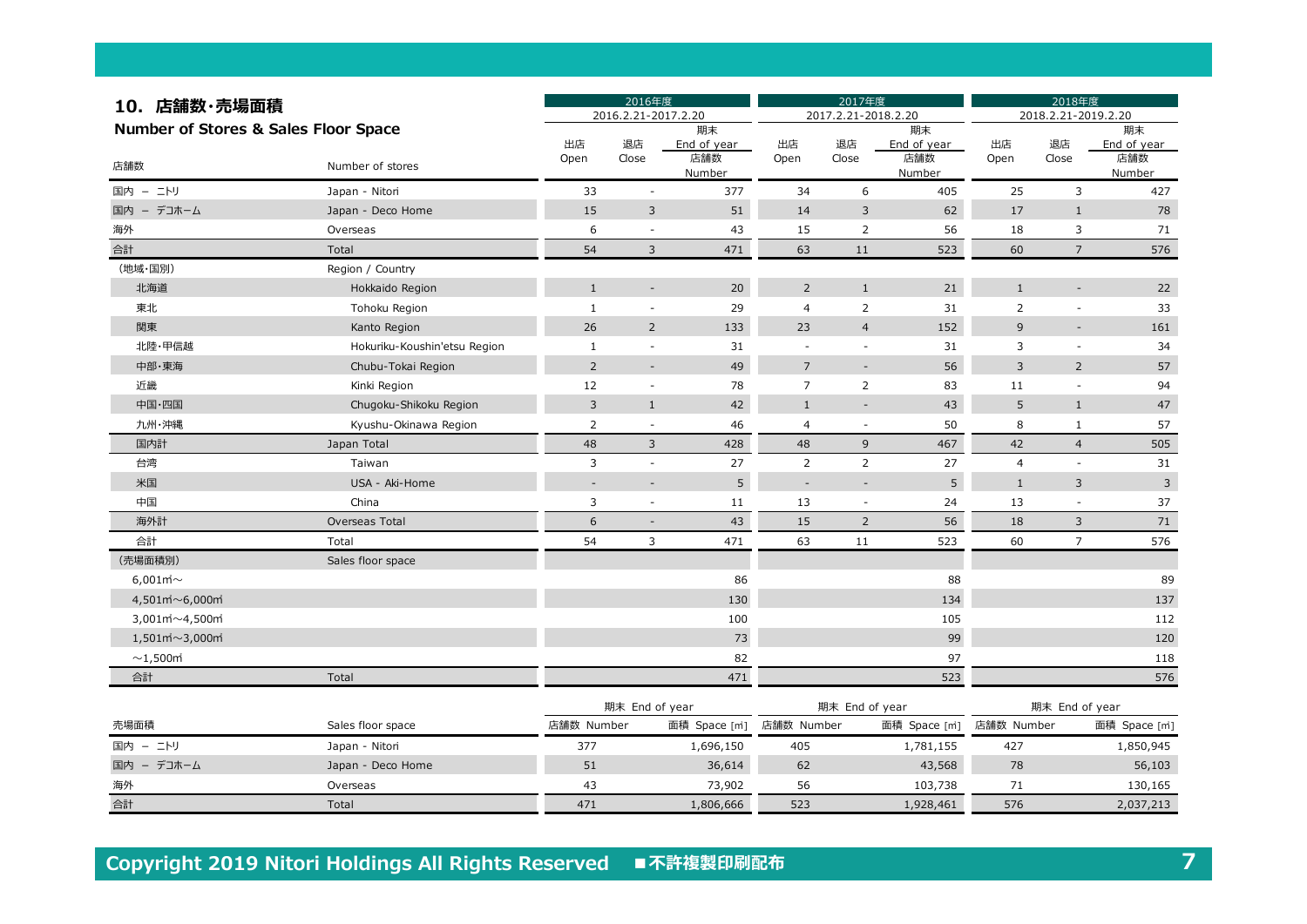#### 11. 月次国内売上高前年比推移 (ニトリ)

|                                            | Monthly YOY Change in Store Sales |            | 2016年度 / 2016.2.21-2017.2.20 |           |            |            |            |                              |             |             |             |            |            |                |  |
|--------------------------------------------|-----------------------------------|------------|------------------------------|-----------|------------|------------|------------|------------------------------|-------------|-------------|-------------|------------|------------|----------------|--|
| Trends (Non-consolidated)                  |                                   | 3月<br>Mar. | 4月<br>Apr.                   | 5月<br>Mav | 6月<br>Jun. | 7月<br>Jul. | 8月<br>Aug. | 9月<br>Sep.                   | 10月<br>Oct. | 11月<br>Nov. | 12月<br>Dec. | 1月<br>Jan. | 2月<br>Feb. | 年度累計<br>FY2016 |  |
| 売上高 前年比<br><b>Sales</b> , YOY              | (既存店)<br>comparable stores        | 117.2%     | 100.3%                       | 106.9%    | 119.9%     | 106.1%     | 102.2%     | 98.8%                        | 97.0%       | 118.7%      | 95.5%       | 100.5%     | 107.4%     | 105.5%         |  |
|                                            | (全店)<br>all stores                | 123.0%     | 105.3%                       | 113.2%    | 125.8%     | 111.8%     | 107.6%     | 104.0%                       | 102.4%      | 126.8%      | 103.1%      | 108.2%     | 115.5%     | 111.8%         |  |
| 客 数 前年比<br><b>Number of Customers, YOY</b> | (既存店)<br>comparable stores        | 116.3%     | 102.3%                       | 105.1%    | 116.6%     | 107.6%     | 100.8%     | 99.5%                        | 98.4%       | 118.8%      | 97.3%       | 101.1%     | 106.3%     | 105.5%         |  |
|                                            | (全店)<br>all stores                | 125.0%     | 109.4%                       | 113.3%    | 124.6%     | 115.4%     | 107.9%     | 106.8%                       | 106.4%      | 130.0%      | 107.8%      | 111.6%     | 117.5%     | 114.3%         |  |
| 客単価 前年比<br>Average Spend per Customer, YOY | (既存店)<br>comparable stores        | 100.8%     | 98.0%                        | 101.8%    | 102.8%     | 98.6%      | 101.4%     | 99.3%                        | 98.5%       | 99.9%       | 98.1%       | 99.4%      | 101.0%     | 100.0%         |  |
|                                            | (全店)<br>all stores                | 98.4%      | 96.3%                        | 99.9%     | 101.0%     | 96.8%      | 99.7%      | 97.3%                        | 96.2%       | 97.6%       | 95.6%       | 97.0%      | 98.3%      | 97.8%          |  |
|                                            |                                   |            |                              |           |            |            |            | 2017年度 / 2017.2.21-2018.2.20 |             |             |             |            |            |                |  |

|                                            |                            | 2017年度 / 2017.2.21-2018.2.20 |        |        |        |        |        |        |        |        |        |        |        |        |
|--------------------------------------------|----------------------------|------------------------------|--------|--------|--------|--------|--------|--------|--------|--------|--------|--------|--------|--------|
|                                            |                            | 3月                           | 4月     | 5月     | 6月     | 7月     | 8月     | 9月     | 10月    | 11月    | 12月    | 1月     | 2月     | 年度累計   |
|                                            |                            | Mar.                         | Apr.   | May    | Jun.   | Jul.   | Aug.   | Sep.   | Oct.   | Nov.   | Dec.   | Jan.   | Feb.   | FY2017 |
| 売上高 前年比<br><b>Sales</b> , YOY              | (既存店)<br>comparable stores | 96.2%                        | 97.4%  | 104.0% | 96.0%  | 109.2% | 114.0% | 105.4% | 105.7% | 98.1%  | 108.0% | 106.7% | 98.4%  | 102.9% |
|                                            | (全店)<br>all stores         | 103.9%                       | 106.0% | 113.9% | 105.0% | 118.9% | 123.3% | 113.7% | 113.1% | 104.9% | 114.1% | 112.7% | 103.6% | 110.8% |
| 客 数 前年比<br>Number of Customers, YOY        | (既存店)<br>comparable stores | 95.1%                        | 99.5%  | 104.5% | 99.6%  | 109.1% | 119.1% | 109.4% | 106.1% | 101.2% | 108.3% | 107.3% | 100.1% | 104.8% |
|                                            | (全店)<br>all stores         | 106.2%                       | 112.3% | 119.1% | 113.0% | 122.7% | 133.3% | 122.0% | 116.9% | 111.7% | 117.9% | 117.1% | 109.1% | 116.6% |
| 客単価 前年比<br>Average Spend per Customer, YOY | (既存店)<br>comparable stores | 101.1%                       | 97.9%  | 99.6%  | 96.4%  | 100.1% | 95.7%  | 96.3%  | 99.6%  | 96.9%  | 99.7%  | 99.4%  | 98.4%  | 98.2%  |
|                                            | (全店)<br>all stores         | 97.8%                        | 94.4%  | 95.6%  | 93.0%  | 96.9%  | 92.5%  | 93.1%  | 96.8%  | 93.9%  | 96.8%  | 96.2%  | 94.9%  | 95.0%  |

|                                            |                            | 2018年度 / 2018.2.21-2019.11.20 |            |           |            |            |            |            |             |             |             |            |            |                |
|--------------------------------------------|----------------------------|-------------------------------|------------|-----------|------------|------------|------------|------------|-------------|-------------|-------------|------------|------------|----------------|
|                                            |                            | 3月<br>Mar.                    | 4月<br>Apr. | 5月<br>May | 6月<br>Jun. | 7月<br>Jul. | 8月<br>Aug. | 9月<br>Sep. | 10月<br>Oct. | 11月<br>Nov. | 12月<br>Dec. | 1月<br>Jan. | 2月<br>Feb. | 年度累計<br>FY2018 |
| 売上高 前年比<br><b>Sales</b> , YOY              | (既存店)<br>comparable stores | 96.3%                         | 105.7%     | 105.9%    | 95.5%      | 106.4%     | 100.8%     | 101.3%     | 105.1%      | 101.4%      | 104.2%      | 107.9%     | 98.9%      | 102.7%         |
|                                            | (全店)<br>all stores         | 101.4%                        | 110.5%     | 109.8%    | 99.5%      | 110.3%     | 104.0%     | 105.1%     | 109.2%      | 104.4%      | 106.8%      | 110.6%     | 101.7%     | 106.3%         |
| 前年比<br>客 数<br>Number of Customers, YOY     | (既存店)<br>comparable stores | 97.5%                         | 105.6%     | 105.1%    | 95.5%      | 102.5%     | 96.8%      | 98.2%      | 101.9%      | 99.2%       | 101.4%      | 105.7%     | 97.6%      | 100.8%         |
|                                            | (全店)<br>all stores         | 106.6%                        | 114.0%     | 110.8%    | 102.0%     | 108.6%     | 102.3%     | 104.6%     | 108.3%      | 104.0%      | 106.2%      | 110.2%     | 102.3%     | 106.8%         |
| 客単価 前年比<br>Average Spend per Customer, YOY | (既存店)<br>comparable stores | 98.8%                         | 100.0%     | 100.8%    | 100.0%     | 103.9%     | 104.1%     | 103.2%     | 103.2%      | 102.2%      | 102.7%      | 102.1%     | 101.4%     | 101.8%         |
|                                            | (全店)<br>all stores         | 95.1%                         | 96.9%      | 99.0%     | 97.6%      | 101.6%     | 101.7%     | 100.4%     | 100.8%      | 100.4%      | 100.6%      | 100.4%     | 99.3%      | 99.5%          |

※対象 : ニトリ・デコホーム・通販事業

※This data refers to stores(Nitori and Deco Home) and E-commerce within Japan.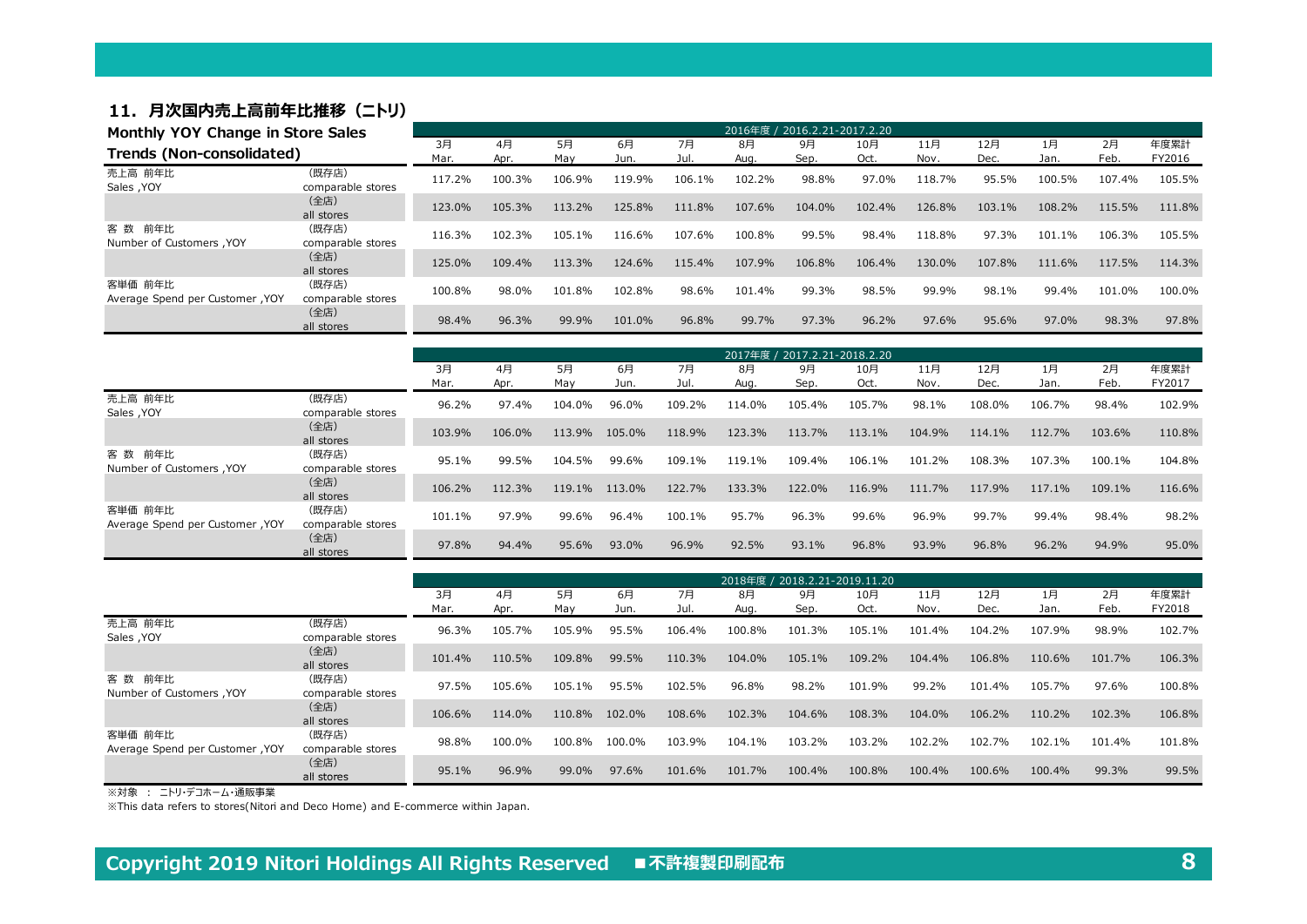|                                                                             |                           |                    |                  | 2014年度     |                          | 2015年度     |                          | 2016年度     |                          | 2017年度     |                  | 2018年度     |  |
|-----------------------------------------------------------------------------|---------------------------|--------------------|------------------|------------|--------------------------|------------|--------------------------|------------|--------------------------|------------|------------------|------------|--|
| 12. 主要経営効率の推移                                                               |                           |                    |                  | 2014.2.21- |                          | 2015.2.21- |                          | 2016.2.21- |                          | 2017.2.21- |                  | 2018.2.21- |  |
| <b>Major Indexes of Management Efficiency</b>                               |                           |                    | 2015.2.20        |            | 2016.2.20                |            | 2017.2.20                |            | 2018.2.20                |            | 2019.2.20        |            |  |
| 計算範囲 : 全社連結<br>Scope: Group                                                 | 単位<br>Unit                | 目標<br>Target       | 数値               | Result     | 数値                       | Result     | 数値                       | Result     | 数値                       | Result     | 数値               | Result     |  |
| 総資本経常利益率                                                                    |                           | 15%以上              |                  |            |                          |            |                          |            |                          |            |                  |            |  |
| Return on assets                                                            | $\%$                      | Over 15%           | $\circ$          | 18.7       | $\bigcirc$               | 18.3       | $\circ$                  | 19.4       | $\bigcirc$               | 18.3       | $\bigcirc$       | 17.6       |  |
| 総資本回転率                                                                      | 回                         | 2回以上               |                  |            |                          |            |                          |            |                          |            |                  |            |  |
| Total asset turnover                                                        | <b>Times</b>              | Over 2             | $\times$         | 1.15       | $\times$                 | 1.12       | $\times$                 | 1.14       | $\times$                 | 1.10       | $\times$         | 1.04       |  |
| 営業収入経常利益率                                                                   | $\%$                      | 10%以上              | $\bigcirc$       | 16.3       | $\circ$                  | 16.4       | $\circ$                  | 17.1       | $\circ$                  | 16.6       | $\circ$          | 16.9       |  |
| Ordinary income margin                                                      |                           | Over 10%           |                  |            |                          |            |                          |            |                          |            |                  |            |  |
| 1株当たり純利益高                                                                   | 円                         | 100円以上             | $\circ$          | 376.14     | $\bigcirc$               | 425.10     | $\circ$                  | 540.93     | $\bigcirc$               | 574.49     | $\bigcirc$       | 608.05     |  |
| Earnings per share                                                          | Yen                       | Over 100           |                  |            |                          |            |                          |            |                          |            |                  |            |  |
| 自己資本当期純利益率                                                                  | $\%$                      | 15%以上              | $\times$         | 14.9       | $\times$                 | 14.7       | $\bigcirc$               | 16.6       | $\circ$                  | 15.4       | $\times$         | 14.5       |  |
| Return on equity                                                            |                           | Over 15%           |                  |            |                          |            |                          |            |                          |            |                  |            |  |
| 自己資本構成比率                                                                    | $\%$                      | 60%以上              | $\circ$          | 76.4       | $\circ$                  | 79.5       | $\circ$                  | 80.7       | $\circ$                  | 80.1       | $\circ$          | 80.7       |  |
| Equity ratio                                                                |                           | Over 60%           |                  |            |                          |            |                          |            |                          |            |                  |            |  |
| インタレスト・カバレッジ                                                                | 倍                         | 20倍以上              | $\circ$          | 676        | $\bigcirc$               | 967        | $\bigcirc$               | 1,457      | $\bigcirc$               | 1,350      | $\circ$          | 998        |  |
| Interest coverage                                                           | Times                     | Over 20            |                  |            |                          |            |                          |            |                          |            |                  |            |  |
| 総売上高増加率                                                                     | $\frac{0}{0}$             | 10%以上              | $\times$         | 7.7        | $\times$                 | 9.8        | $\bigcirc$               | 12.0       | $\bigcirc$               | 11.5       | $\times$         | 6.3        |  |
| Sales growth rate                                                           |                           | <b>Over 10%</b>    |                  |            |                          |            |                          |            |                          |            |                  |            |  |
| 経常利益高増加率                                                                    | $\%$                      | 10%以上              | $\times$         | 7.0        | О                        | 10.4       | O                        | 16.7       | $\times$                 | 8.3        | $\times$         | 8.6        |  |
| Ordinary income growth rate                                                 |                           | Over 10%           |                  |            |                          |            |                          |            |                          |            |                  |            |  |
| 総売上高総利益率                                                                    | $\%$                      | 48%以上              | $\circ$          | 52.3       | $\bigcirc$               | 53.2       | $\bigcirc$               | 54.2       | $\bigcirc$               | 55.0       | $\circ$          | 54.5       |  |
| Ratio of gross profit to sales                                              |                           | <b>Over 48%</b>    |                  |            |                          |            |                          |            |                          |            |                  |            |  |
| 損益分岐点売上高比率                                                                  | $\frac{0}{0}$             | 80%未満              | $\bigcirc$       | 65.3       | $\bigcirc$               | 65.6       | $\bigcirc$               | 65.0       | $\bigcirc$               | 66.5       | $\bigcirc$       | 65.6       |  |
| Ratio of break-even point to sales                                          |                           | Under 80%          |                  |            |                          |            |                          |            |                          |            |                  |            |  |
| 計算範囲 : 家具·インテリア販売事業 Scope : Sale of furniture and home furnishing<br>売場販売効率 |                           |                    |                  |            |                          |            |                          |            |                          |            |                  |            |  |
|                                                                             | 万円                        | 95万円以上             | $\times$         | 91.5       | $\times$                 | 93.8       | $\circ$                  | 98.1       | $\circ$                  | 101.7      | $\circ$          | 103.4      |  |
| Sales per tsubo<br>商品回転率                                                    | Ten Thousands of Yen<br>回 | Over 95<br>9回以上    |                  |            |                          |            |                          |            |                          |            |                  |            |  |
| Stock turnover                                                              | <b>Times</b>              | Over 9             | $\times$         | 5.5        | $\times$                 | 5.4        | $\times$                 | 5.5        | $\times$                 | 5.6        | $\times$         | 5.3        |  |
| 販売資産回転率                                                                     | 回                         | 2.9回以上             |                  |            |                          |            |                          |            |                          |            |                  |            |  |
| Operating assets turnover                                                   | Times                     | Over 2.9           | $\bigcirc$       | 4.1        | $\circ$                  | 4.0        | $\circ$                  | 4.0        | $\circ$                  | 3.9        | $\bigcirc$       | 3.6        |  |
| 利潤分配率                                                                       |                           | 20%以上              |                  |            |                          |            |                          |            |                          |            |                  |            |  |
| Ratio of profit distribution                                                | %                         | <b>Over 20%</b>    | $\circ$          | 30.6       | $\bigcirc$               | 30.2       | $\circ$                  | 31.3       | $\bigcirc$               | 30.5       | $\circ$          | 31.0       |  |
| 不動産費分配率                                                                     |                           | 25%未満              |                  |            |                          |            |                          |            |                          |            |                  |            |  |
| Ratio of real estate cost to gross profit                                   | $\%$                      | Under 25%          | $\bigcirc$       | 22.5       | $\circ$                  | 21.7       | $\circ$                  | 21.1       | $\circ$                  | 21.7       | $\circ$          | 21.6       |  |
| 販促分配率                                                                       |                           |                    |                  |            |                          |            |                          |            |                          |            |                  |            |  |
| Ratio of sales promotion cost to                                            | $\%$                      | <b>6%以下</b>        | $\times$         | 6.4        | $\times$                 | 6.1        | $\times$                 | 6.2        | $\times$                 | 6.3        | $\times$         | 6.2        |  |
| gross profit                                                                |                           | Under 6%           |                  |            |                          |            |                          |            |                          |            |                  |            |  |
| 労働生産性                                                                       | 万円                        | 1,000万円以上          |                  |            |                          |            |                          |            |                          |            |                  |            |  |
| Labor productivity                                                          | Ten Thousands of Yen      | Over 1,000         | $\bigcirc$       | 1,847      | О                        | 1,843      | O                        | 1,899      | $\circ$                  | 1,875      | $\circ$          | 1,922      |  |
| 従業者1人当たり売場面積                                                                | 坪                         | 60坪以上              |                  |            |                          |            |                          |            |                          |            |                  |            |  |
| Sales floor per labor                                                       | Tsubo                     | Over <sub>60</sub> | $\times$         | 39.6       | $\times$                 | 38.2       | $\times$                 | 36.6       | $\times$                 | 34.3       | $\times$         | 34.7       |  |
| 坪当たり営業利益高                                                                   | 万円                        | 15万円以上             |                  |            |                          |            |                          | 15.1       |                          | 15.5       | $\bigcirc$       | 16.0       |  |
| Operating income per tsubo                                                  | Ten Thousands of Yen      | Over 15            | $\times$         | 13.1       | $\times$                 | 13.4       | $\circ$                  |            | $\circ$                  |            |                  |            |  |
| 坪当たり在庫高                                                                     | 万円                        | 9万円以下              | $\bigcirc$       | 7.9        | $\circ$                  | 8.1        | $\circ$                  | 8.1        | $\circ$                  | 8.2        | $\circ$          | 8.9        |  |
| Stock per tsubo                                                             | Ten Thousands of Yen      | Under 9            |                  |            |                          |            |                          |            |                          |            |                  |            |  |
| 平均従業員年齢                                                                     | 歳                         | 30歳~35歳            | $\bigcirc$       | 32.8       | $\circ$                  | 33.3       | $\circ$                  | 33.4       | $\circ$                  | 33.4       | $\bigcirc$       | 33.6       |  |
| Average age of labor                                                        | Age                       | $30 \sim 35$       |                  |            |                          |            |                          |            |                          |            |                  |            |  |
| 評価成績 (O勝/x負)<br>Results ( $\circ$ win / $\times$ lose)                      |                           |                    | $\bigcirc$ 13 ×9 |            | $\bigcirc$ 14 $\times$ 8 |            | $\bigcirc$ 18 $\times$ 4 |            | $\bigcirc$ 17 $\times$ 5 |            | $\bigcirc$ 15 ×7 |            |  |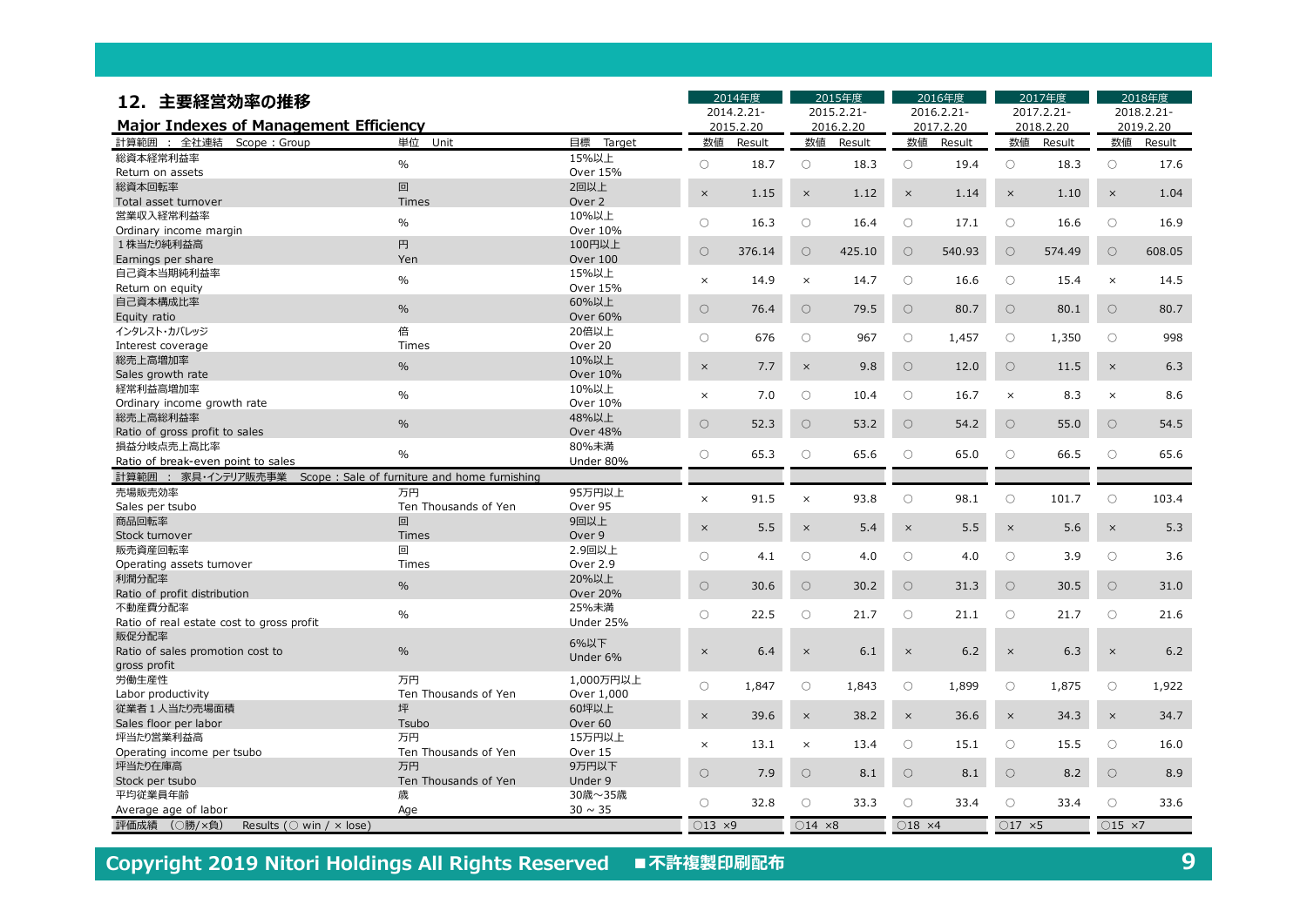| 連結主要財務指標<br>13<br><b>Consolidated Financial Highlights</b> |                                    | 2014年度                  | 2015年度                  | 2016年度                  | 2017年度                  | 2018年度                  |
|------------------------------------------------------------|------------------------------------|-------------------------|-------------------------|-------------------------|-------------------------|-------------------------|
|                                                            |                                    | 2014.2.21-<br>2015.2.20 | 2015.2.21-<br>2016.2.20 | 2016.2.21-<br>2017.2.20 | 2017.2.21-<br>2018.2.20 | 2018.2.21-<br>2019.2.20 |
| 自己資本当期純利益率                                                 | <b>ROE</b>                         | 14.9 %                  | 14.7 %                  | 16.6 %                  | 15.4 %                  | 14.5 %                  |
| 総資産経常利益率                                                   | <b>ROA</b>                         | 18.7 %                  | 18.3 %                  | 19.4 %                  | 18.3 %                  | 17.6 %                  |
| 自己資本比率                                                     | Shareholder's equity ratio         | 76.4 %                  | 79.5 %                  | 80.7%                   | 80.1 %                  | 80.7 %                  |
| 1株当たり純資産*                                                  | Net assets per share <sup>*1</sup> | 2,807 円/Yen             | 2,981 円/Yen             | 3,531 円/Yen             | 3,939 円/Yen             | 4,453 円/Yen             |
| 1株当たり当期純利益"                                                | Net income per share <sup>*1</sup> | 376 円/Yen               | 425 円/Yen               | 541 円/Yen               | 574 円/Yen               | 608 円/Yen               |
| 一株当たり配当金                                                   | Cash dividends per share           | 55 円/Yen                | 65 円/Yen                | 82 円/Yen                | 92 円/Yen                | 97 円/Yen                |

\* 自己株式を除く期中平均株式数により算出

\* Calculeted by the number of average shares (After deduction of the number of treasury stock)





**自己資本比率**